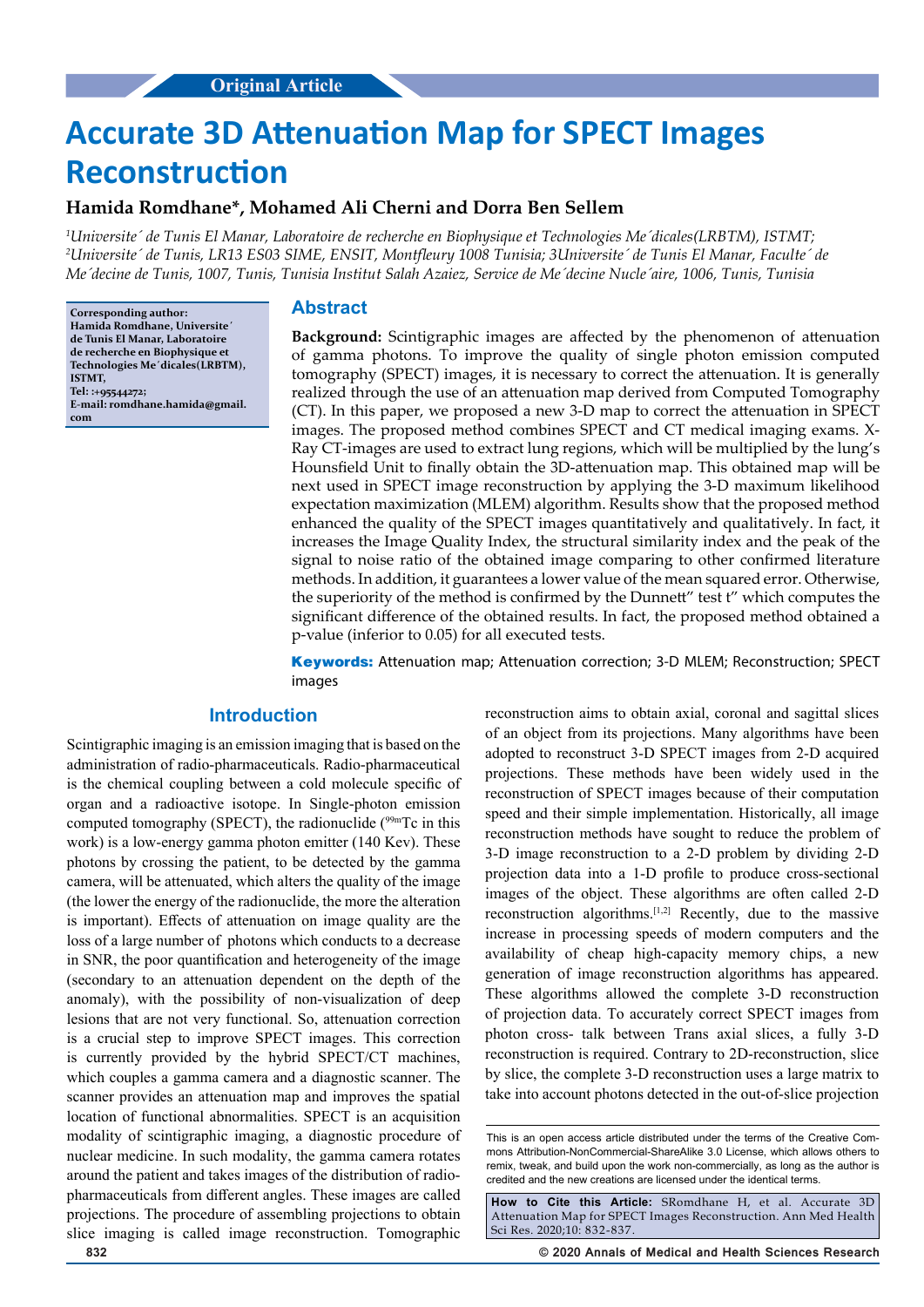pixels.[3] In comparison to 2-D reconstruction, the accuracy and the signal-to-noise ratio (SNR) have been significantly improved.[4] In this paper, we propose a new 3-D attenuation map from patient Computed Tomography (CT) exams. The reconstruction is based on the analytic filtered back projection (FBP) algorithm. The organization of this paper is described as follow: section 2 describes the principle of acquisition of SPECT, cites the problem of attenuation in SPECT images and describes the proposed method. Section 3, exposes simulation results followed by an evaluation study proving the accuracy of the proposed method. Finally, we summarize the different steps of the proposed method and the evaluation results.

# **Methods**

Scintigraphy is based on the administration of radioactive tracers (radio-pharmaceuticals) which binds to the target organ, emitting gamma rays. These rays will be detected by a gamma camera. SPECT is one of the modalities of this imagery where the gamma camera rotates around the patient to record several images of the radioactive concentration at different projection planes. For each angular position, a projection is acquired. These projections cannot be used in clinical exams. They should be reconstructed to be exploited and to allow doctors performing their diagnosis. Two types of algorithms are used in reconstructing images: an analytical algorithm or iterative algorithm.

## **Reconstruction algorithms**

# **Analytical reconstruction algorithms: Filtered backprojection:**

FBP is the most commonly used reconstruction algorithm in SPECT imaging. This is principally due to the simple concept of the algorithm and to the relatively quick processing time. FBP can be viewed as a two-step process: filtering of the data and back projection of the filtered projection data. There is extensive literature on these reconstruction algorithms and reviews of FBP and its applications to SPECT.<sup>[5,6]</sup>

## **Iterative reconstruction algorithms:**

The general concept of iterative methods is to find a vector f that is a solution of  $g = A.f^{[7]}$  with g the vector of values in the sinogram, A a given matrix and f the unknown vector of pixel values in the image to be reconstructed. The principle of iterative algorithms is to find a solution through successive estimates. Measured projections are compared with projections corresponding to the current estimate. The aim of this comparison is to modify the current estimate, thus creating a new one.

Algorithms differ in the way estimated and measured projections are compared and the type of correction applied to the current estimate. The procedure is initiated by arbitrarily creating a first estimate. The used image is a uniform black or white image (depend on whether the correction is carried out under the form of an addition or a multiplication).[8]

Iterative reconstruction methods are classed in two categories: algebraic algorithms like Algebraic Reconstruction Technique (ART) and its accelerated version Simultaneous Algebraic Re-

construction Technique (SART) and statistical algorithms such as maximum likelihood expectation maximization (MLEM) and Ordered-Subsets Expectation Maximization (OSEM).[1] For SPECT reconstruction, iterative reconstruction algorithms have several advantages over analytical reconstruction algorithms, because many imaging physics, such as non-uniform attenuation and scatter, can be modeled in the matrix,[3] whereas they are difficult to handle in an analytic algorithm.[9] One of the most frequently used iterative algorithm in nuclear medicine applications is the MLEM algorithm.[10,11] This last one solves a set of linear equations, assuming Poisson noise is present in the projection data. A unique property of the MLEM algorithm is that it produces an image with non-negative pixel values.

#### **Problem of attenuation in SPECT images**

## **Description of physical effects:**

Transmission of photons (gamma photons) through any material can be characterized by the linear attenuation coefficient  $\mu$ , which depends on the photon energy E and the atomic number Z of the material.[11] The linear attenuation coefficient can be defined as the probability per unit path length that the photon will interact with the absorber (for example, patient tissue). Attenuation is more important as the probability of interaction is high. It is proportional to this probability and is expressed in cm−1. [2] The number of photons decreases in time according to an exponential law. It is modeled mathematically by the relation:

$$
N_x = N_0 e^{-\mu x} \tag{1}
$$

Where  $N_0$  is the number of initial photons and N the number of photons after the interaction, x is the thickness traversed by the photon.  $\mu$  is the linear attenuation coefficient, grouping the contribution of the various attenuation processes. As we said previously, the linear attenuation coefficient  $\mu$  depends on the photon energy E and materials. At 140 keV and for biological materials, Compton scattering in the predominant effect.

#### **Influence of attenuation on SPECT images**

Effects of attenuation on the quality of the image are:

- Loss of a huge number of photons which conducts to a decrease in SNR (e.g in thoracic SPECT, 10% of the emitted photons at the level of the heart quit the patient);
- Poor quantification (i.e in SPECT, attenuation conducts to activity underestimate generally greater than 70%);
- As the attenuation is uneven depending on the depth, it also considerably changes the image's aspect (i.e harmful to the detection of deep lesions).<sup>[12]</sup>

To provide a quality image, it is necessary to correct the attenuation. It exists many methods in the literature.

#### **Attenuation correction methods**

Various methods are used to rectify the attenuation in SPECT images. They can be classified into three main approaches: before tomographic reconstruction (pre-correction), after tomographic reconstruction (post-correction) and during tomographic reconstruction (iterative methods).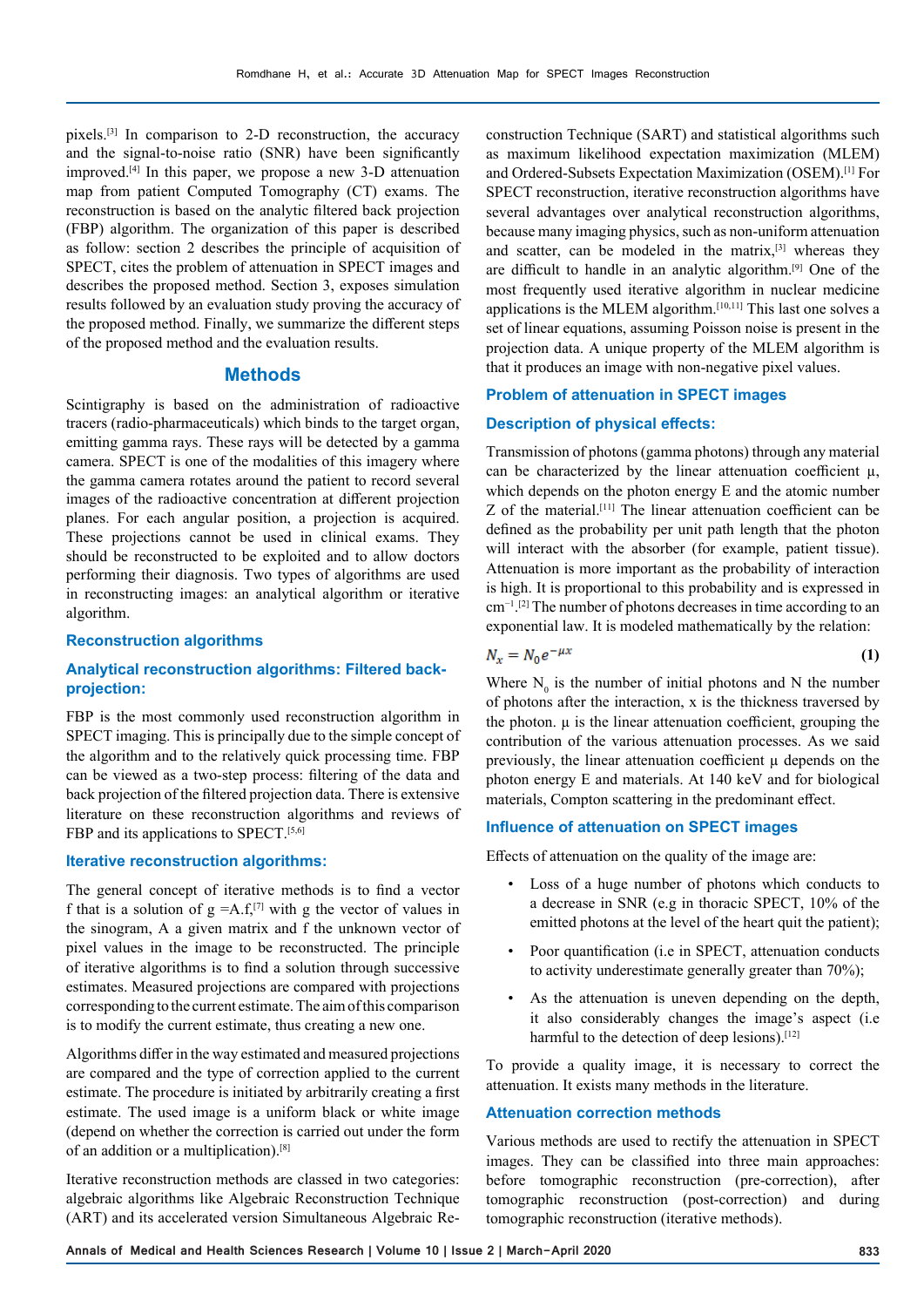Tavakoli et al.<sup>[13]</sup> utilized iterative and post-correction methods to rectify the attenuation in SPECT images. The SPECT images were reconstructed using both FBP and iterative OSEM reconstruction methods. They were applied in a heart phantom of  $64 \times 64$  matrix size. This attenuation correction improves the accuracy of both methods FBP and OSEM.

Patton et al.<sup>[14]</sup> utilized iterative methods to rectify the attenuation. Iterative methods introduce the correction during reconstruction. Images were reconstructed using an iterative reconstruction algorithm (OSEM with 2 iterations). SPECT scans were corrected for attenuation using CT data. This method was applied on a cylindrical phantom and on a thorax phantom. An additional benefit of this techno-logic advance is that anatomic images can be used to perform high-quality attenuation corrections of the radio-pharmaceutical distribution. Tavakoli et al.,<sup>[15]</sup> also, utilized an iterative method to rectify the attenuation. In their work, SPECT images are reconstructed using an MLEM iterative algorithm. The attenuation map is created by a scaling curve obtained for 140 kVp CT images with a small scan field-of-view. The attenuation map is incorporated into the reconstruction. CT images are reconstructed using the FBP furnished by the scanner vendor. This technique was applied to small pigs in myocardial perfusion studies. Here, by this method, attenuation correction increased the image-derived myocardial radionuclide concentration from 16% to 35%. All methods described above correct the attenuation slice by slice. Although, compared with slice-by- slice approaches for SPECT reconstruction, three-dimensional iterative methods furnish a more accurate physical model and an improved SPECT image. [3,4,15]

## **Proposed method**

In this paper, we present new 3D-map attenuation correction for SPECT image quality enhancement. The map attenuation is created by three steps:

Step 1: The reconstruction of CT lung images are done by FBP;

Step 2: The lungs are extracted using Otsu's thresholding;

Step 3: The segmented image was multiplied by the HU of the lung to obtain the attenuation map.

The Hounsfield unit (HU) scale is a linear transformation of the original linear attenuation coefficient measurement into one in which the radiodensity of distilled water at standard pressure and temperature (STP) is defined as zero HU, while the radiodensity of air at STP is defined as -1000 HU. In a voxel with average linear attenuation coefficient  $\mu$ , the corresponding HU value is therefore given by:

$$
HU = 1000 \times \frac{\mu - \mu_{water}}{\mu_{water}} \tag{2}
$$

Where  $\mu_{\text{water}}$  is the linear attenuation coefficient of water. The HU of the lung is between -500 and -700 HU.<sup>[12]</sup> The steps described below are applied to all slices (CT images). And from these slices, we will provide the volume of the map. The 3-D attenuation map is presented in Figure 1.

After the creation of 3-D attenuation map, the CT derived 3-D

attenuation map is used to reconstruct the SPECT images with a three-D MLEM (3-D ML-EM) iterative algorithm using 25 iterations. The 3-D MLEM allows the reconstruction of all slices simultaneously. ML-EM algorithm  $is^{[17]}$ 

$$
\lambda_i^{n+1} = \frac{1}{\sum_{i \in Ij} c_{ij}} \sum_{i \in Ij} \frac{c_{ij} \lambda_j^n}{\sum_{j \in Ji} c_{ijj} \lambda_{jj}^n} Y_i \tag{3}
$$

Where  $\lambda_i^{n+1}$  is the estimated source intensity at voxel j at iteration n, Yi is the number of recorded counts in projection bin i and Cij , the system matrix value for the i, j elements, is the probability that a photon emitted from voxel j gets detected in projection bin i.

In fully 3D reconstruction, detection probabilities are considered for all combinations of i and j. In order to express approximate 3D reconstruction, Ij and Ji are used, where Ij is the set of projection bins to which the voxel j contributes, and Ji is the set of voxels which contribute to projection bin i.

The principle of the proposed method is described in Figure 2.

# **Results and Discussion**

### **Data base**

The proposed method is applied to 21 thoracic SPECT exams  $(128 \times 128 \times 66)$ . They taken on the radiology department of Salah Azaiez Institut in Tunisia. The X-ray and gamma-ray data were obtained from a hybrid machine combining an X- ray CT scanner and a dual-headed SPECT scanner juxtaposed to enable



**Figure 2:** Proposed method for enhancing SPECT images based on a 3D attenuation map extracted from CT exam.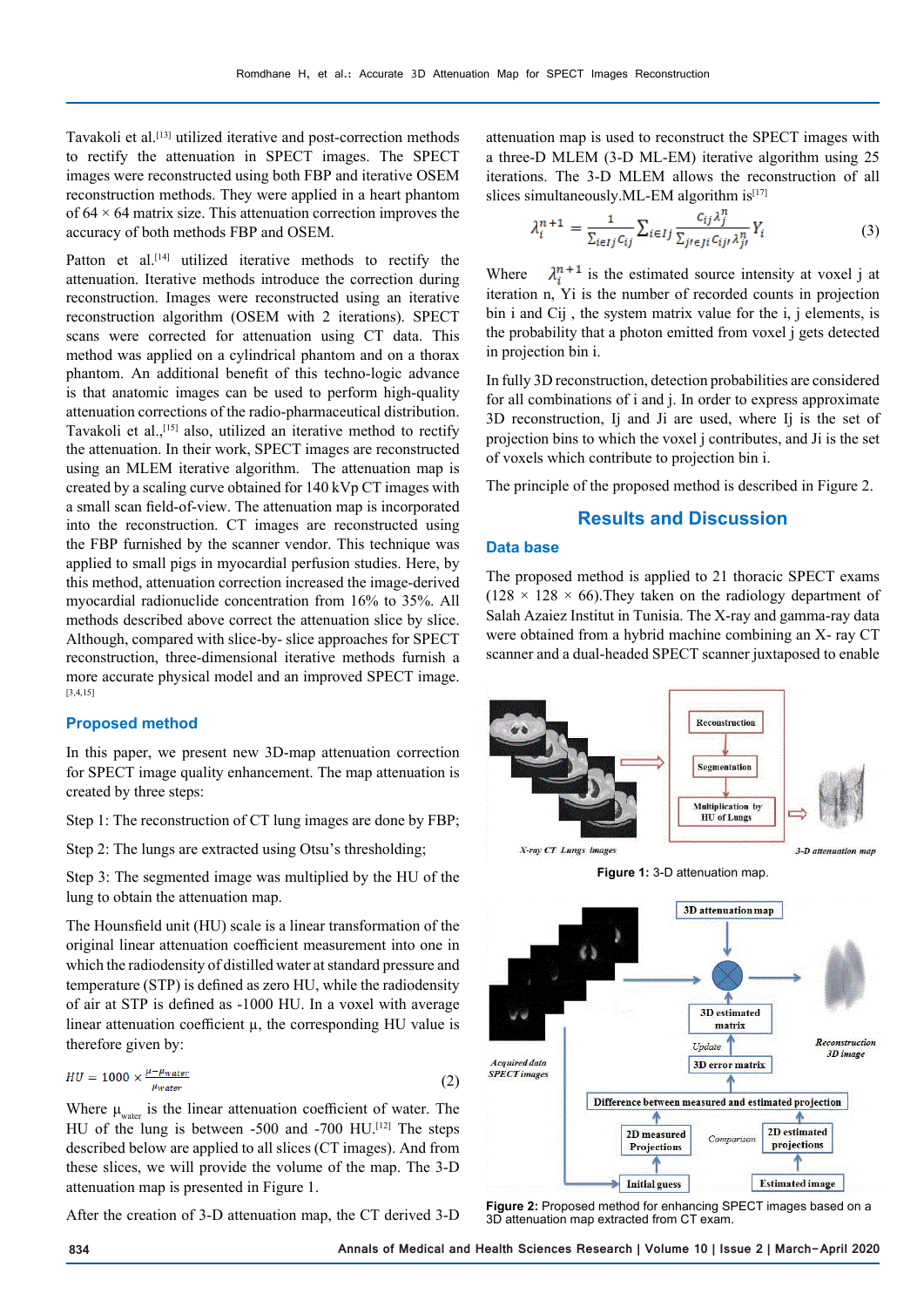systematic registration of SPECT and X-ray CT images. The principle of this imaging is based on the injection of 1.5 mCi of 99mTc−MAA (macro aggregated human serum albumin) which is subsequently acquired according to different incidences (ant, post...) completed in some cases by SPECT/CT (low dose).

## **Evaluation parameters**

Four different parameters are used to compare the different results in this work. They are the Image Quality Index, mean square error (MSE), peak signal-to-noise ratio (PSNR) and structural similarity index (SSIM). Results of these parameters are presented in Table 1.

## **Image Quality Index:**

The image quality index is determined using $[6]$ :

$$
Q = \frac{4\sigma_{xy}xy}{(\sigma_x^2 + \sigma_y^2)(\bar{x}^2 + \bar{y}^2)}\tag{4}
$$

Where x and y are mean pixel values of the test and reference images, σxand σy are standard deviation of test and reference images,

$$
\sigma_{X,Y} = \frac{1}{N-1} \sum_{i=1}^{N} (x_i - \bar{x}_i)(y_i - \bar{y}_i)
$$
\n(5)

#### **Mean square error:**

MSE is defined as the average of squares of errors between the original image and the reconstructed one. It is defined by<sup>[5]</sup>:

$$
MSE = \frac{1}{N} \sum_{i=1}^{M} \sum_{j=1}^{N} [f - f']^{2}
$$
 (6)

Where  $f'$  is the reconstructed image and  $f$  is the original image,  $M$  and  $N$  are the dimension of these images.

### **Peak signal-to-noise ratio:**

PSNR is defined as<sup>[16,18]</sup>:

$$
PSNR = 10. \log \left( \frac{255}{\sqrt{MSE}} \right) \tag{7}
$$

## **Structural similarity index:**

It has been developed to measure the visual quality of a compressed image, compared to the original image one. The idea of SSIM is to measure the similarity of structure between the two images, rather than a pixel-to-pixel difference.<sup>[19]</sup> The general form of the SSIM index is defined as:

$$
SSIM(x, y) = [l(x, y)]^{\alpha} \cdot [c(x, y)]^{\beta} \cdot [r(x, y)]^{\gamma}
$$
 (8)

Where  $\alpha$ ,  $\beta$ , and  $\gamma$  are parameters that define the relative importance of each component. SSIM  $(x, y)$  ranges from 0 (completely different) to 1 (identical patches). Finally, a mean SSIM index is computed to evaluate the global image similarity

## **Dunnett test:**

The Dunnett test is a post-Hoc Test. It compares averages of several experimental groups with those of a control group, in order to evaluate the difference.<sup>[20]</sup> When an ANOVA test has significant findings, it doesn't report which pairs of means are different. Dunnett's can be used after the ANOVA has been run to identify the pairs with significant differences.[21] A p-value < 0.05 is considered statistically significant. Results of several tests are presented in Table 2.

# **Discussion**

The proposed method is, first, compared to the 3-D reconstruction slice by slice. In this method, the attenuation correction is realized in a 2-D image for all slices.<sup>[10]</sup>Then the combination between all slices has formed a 3-D image. The proposed method is compared also with two other methods: an iterative method<sup>[22]</sup> and an analytic one.<sup>[14]</sup> Results of these methods are shown in Figure 3. Visually, from this image, we can observe that the image corrected by the proposed method is better than images corrected by the other algorithms.

The results of the Image Quality Index, PSNR, MSE, and SSIM are presented in Table 1. From this table, we can conclude that the value of Image Quality Index of the proposed method (0.892) is better than those of Nasr et al. (0.680), Onishi et al. (0.626) and 3-D reconstruction slice by slice (0.701).

The value of the PSNR of the proposed method is 22.84. It is also higher than those obtained by Onishi et al. method, Nasr et al. method and 3-D reconstruction slice by slice method that are respectively 21.605, 19.231 and 21.784. The lower value of the MSE (101.388) is obtained by the proposed method. It is twice time lower than the value of Nasr et al. (195.685). It is also lower than values of Chang's and 3-D reconstruction slice by slice methods. SSIM value of the proposed method is 0.525. It is higher than values of SSIM obtained by Onishi et al. method, Nasr et al. method and 3-D reconstruction slice by slice

| Table 1: Evaluation parameters.                                                    |            |             |             |                            |  |  |  |
|------------------------------------------------------------------------------------|------------|-------------|-------------|----------------------------|--|--|--|
| <b>Methods/Metrics</b>                                                             | <b>MSE</b> | <b>PSNR</b> | <b>SSIM</b> | <b>Image Quality Index</b> |  |  |  |
| Attenuation correction after tomographic reconstruction [18]                       | 113.080    | 21.605      | 0.331       | 0.626                      |  |  |  |
| Attenuation correction during image reconstruction using iterative method ART [17] | 195.685    | 19.231      | 0.352       | 0.680                      |  |  |  |
| 3-D slice by slice reconstruction [22]                                             | 113.873    | 21.784      | 0.156       | 0.701                      |  |  |  |
| Proposed method                                                                    | 101.388    | 22.084      | 0.525       | 0.892                      |  |  |  |

| Table 2: Multiple comparisons: Dunnett "TEST T".                                      |        |         |         |                        |  |  |
|---------------------------------------------------------------------------------------|--------|---------|---------|------------------------|--|--|
| <b>Methods /Proposed method</b>                                                       | p(MSE) | p(PSNR) | p(SSIM) | p(Image Quality Index) |  |  |
| Attenuation correction after tomographic<br>reconstruction [18                        | 0.001  | 0.021   | 0.000   | 0.022                  |  |  |
| Attenuation correction during image reconstruction<br>Using iterative method ART [17] | 0.002  | 0.003   | 0.000   | 0.013                  |  |  |
| 3-D slice by slice reconstruction [22]                                                | 0.036  | 0.000   | 0.01    | 0.0045                 |  |  |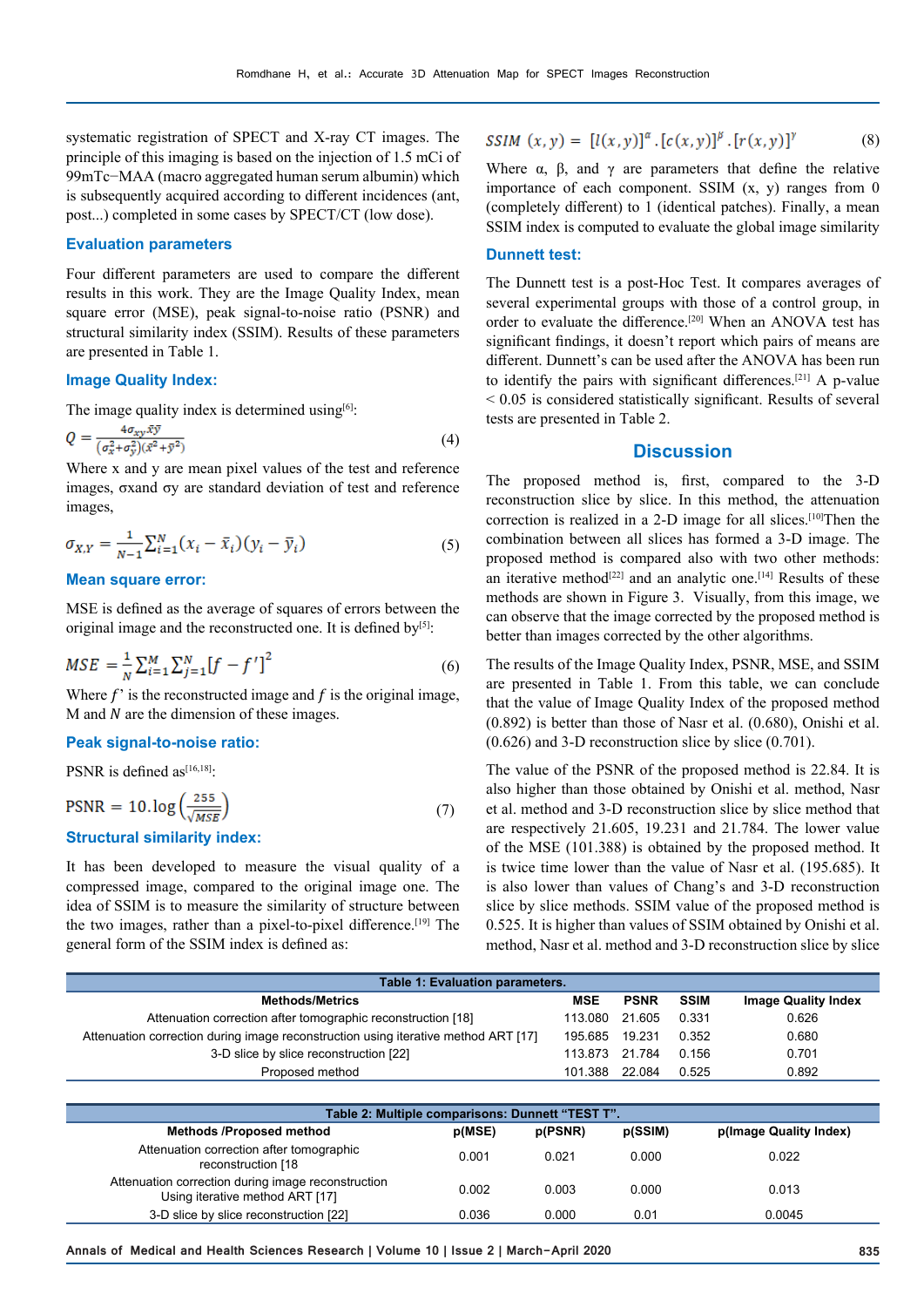

**Figure 3:** Attenuation correction of lung SPECT images (a) No corrected image, (b) Proposed method, (c) Attenuation correction during image reconstruction using iterative method ART [17] , (d) Attenuation correction after tomographic reconstruction (Chang's method) [18]and (e) 3D reconstruction slice by slice [22].

method that are respectively 0.331, 0.352 and 0.156. From these results, we can conclude that our proposed method improves the accuracy, the PSNR, and the SSIM and it minimizes the MSE.

In the end, it has to help the practitioner by higher better highlighting objects of interests or facilitating the automatic extraction of characteristic features.

In order to verify that there is a significant difference between the means of performance parameters of the proposed method and those of other methods, we used the Dunnett test. Results of these tests are presented in Table 2. Values of p for MSE, PSNR, SSIM and Image Quality Index are less than 0.05 for all methods. Therefore, we can conclude that the difference

between the means of these parameters is significant. These results confirm the superiority of the proposed method.

In order to verify that there is a significant difference between the means of performance parameters of the proposed method and those of other methods, we used the Dunnett test. Results of these tests are presented in Table 2. Values of p for MSE, PSNR, SSIM and Image Quality Index are less than 0.05 for all methods. Therefore, we can conclude that the difference between the means of these parameters is significant. These results confirm the superiority of the proposed method.

# **Conclusion**

In this paper, we proposed a new 3-D map for attenuation correction of Lung SPECT images. In fact, after extracting lungs regions from X-ray CT images and multiplying it by lungs HU, SPECT images are reconstructed by 3-D MLEM algorithm combined to the 3-D proposed map. This proposed method presents well good results. Its validation is confirmed by comparing it to Onishi's, Nasr's and 3-D reconstruction slice by slice methods. It gives the best values of accuracy, SSIM, PSNR, and MSE. Means of metrics of the proposed method are significantly different from those of other methods ( $p < 0.05$ ). This proves the efficiency of the proposed method in attenuation correction of SPECT images.

## **Competing Interests**

The authors declare that they have no competing interests.

## **References**

- 1. Patton JA, Turkington TG. SPECT/CT physical principles and attenuation correction. Journal of nuclear medicine technology. 2008;36:1-0.
- 2. Gedik GK, Sari O. Influence of single photon emission computed tomography (SPECT) reconstruction algorithm on diagnostic accuracy of parathyroid scintigraphy: Comparison of iterative reconstruction with filtered backprojection. The Indian journal of medical research. 2017;145:479.
- 3. Greffier J, Macri F, Larbi A, Fernandez A, Pereira F, Mekkaoui C, et al. Dose reduction with iterative reconstruction in multi-detector CT: what is the impact on deformation of circular structures in phantom study?. Diagnostic and interventional imaging. 2016;97:187-196.
- 4. Beekman FJ, de Jong HW, van Geloven S. Efficient fully 3-D iterative SPECT reconstruction with Monte Carlo-based scatter compensation. IEEE transactions on medical imaging. 2002;21:867-877.
- 5. Kinahan PE, Hasegawa BH, Beyer T. X-ray-based attenuation correction for positron emission tomography/computed tomography scanners. InSeminars in nuclear medicine 2003;33:166-179.
- 6. Wang Z, Bovik AC. A Universal Image Quality Index. IEEE Signal Processing Letters, 2002;9:81-84.
- 7. Andersen AH, Kak AC. Simultaneous algebraic reconstruc- tion technique (SART): a superior implementation of the ART algorithm. Ultrasonic imaging, 1984;6:81-94.
- 8. Bruyant PP. Analytic and iterative reconstruction algorithms in SPECT. Journal of Nuclear Medicine, 2002;43:1343-1358.
- 9. Alzimami KS, Sassi SA, Spyrou NM. A comparison between 3D OSEM and FBP image reconstruction algorithms in SPECT. In Advances in Electrical Engineering and Computational Science, 2009;195-206.
- 10. Romdhane H, Cherni MA, Sellem DB. New Attenuation Map for SPECT Images Quality Enhancement. In 2018 5th International Conference on Control, Decision and Information Technologies (CoDIT), 2018;731-736.